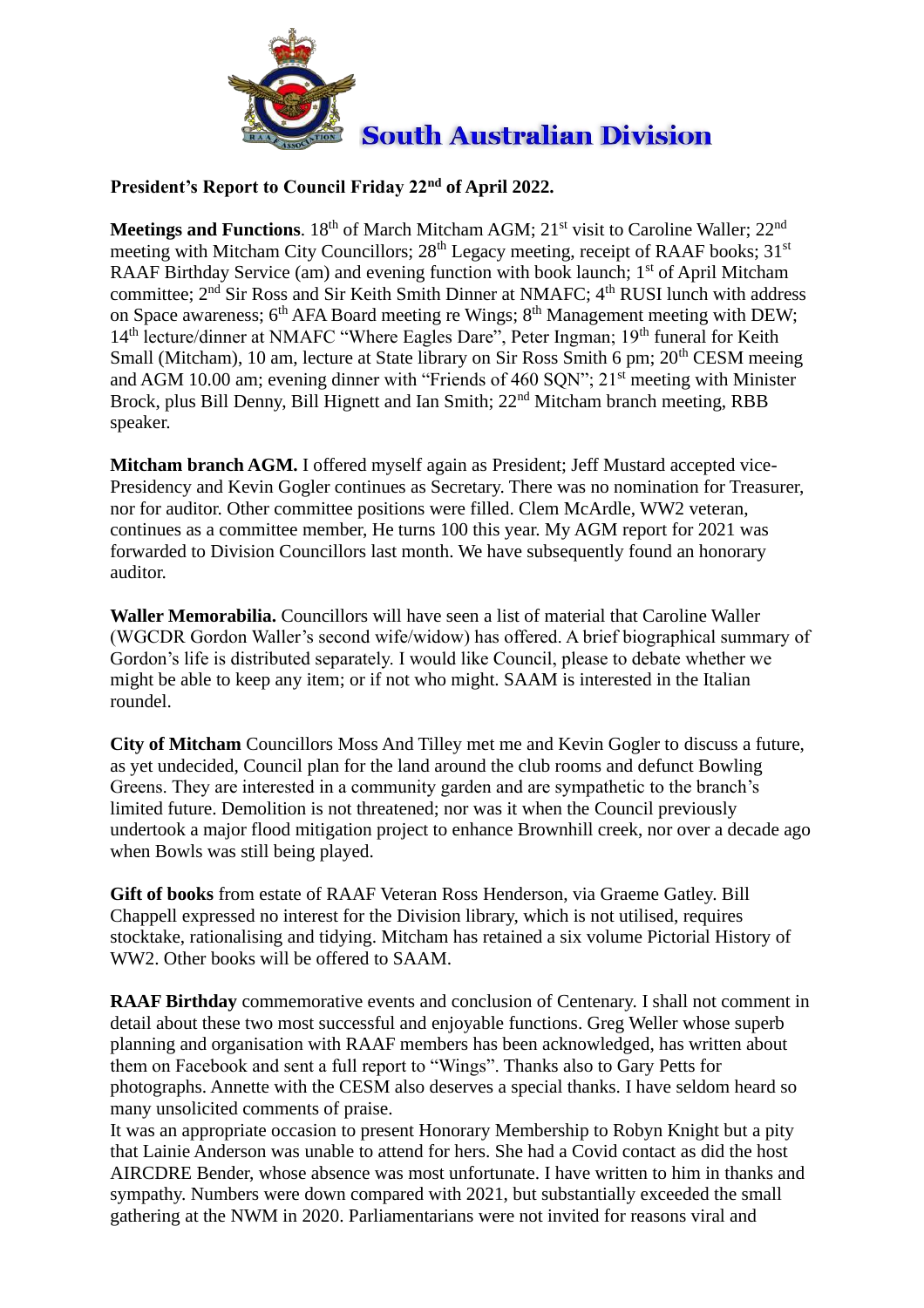

electoral. Those sending apologies may have included the VAC chair, Susan Neuhaus. Veterans SA had booked a VAC meeting in the TTD on the same morning, despite Annette's protests.

**Mealtime addresses.** I have heard interesting addresses at functions and hope that others may take advantage of attending similar ones when informed in sufficient time. Daniel Floreani gave an interesting address, with a legal perspective, on awareness in space at a RUSI lunch; Chris Verco addressed the NMAF Club diners with HE on 75SQN WW2 events; Peter Ingman spoke on his subject of SA WW2 RAAF bases, events and service. His address, which was well received, had previously been postponed by Covid.

**The AFA Board,** despite my and Greg's (SA) misgivings, but with legal advice, has approved two documents in which AFA supports the "Wings" publishers to cover a shortfall of up to \$60,000 pa. Capitation fees of \$10 pp will, it is presumed, produce such financial support. The Secretary Warwick has copies of the two documents.

**DEW Management meeting.** Warwick, Annette and I attended this meeting in the RSL Memorial Hall with representatives of (only) RSL and VVAA. Legacy was not invited; History Trust and VWMA were not represented. Nevertheless it was felt to be a friendly and useful meeting, chaired by Stuart Burns, Program Manager, Heritage Property etc, with David Edwards, Heritage Asset Officer, secretary. Chantelle Bohan of Veterans SA was covid isolated. The Steering Committee report, whose status with the new Government is unknown, was discussed. The AFA complaints were sympathetically received. Councillors will have received my previous observations including the omission of Air Force Memorials; uncertainty as to the role, function and space designated "The Mess" with ignorance of the AFA leased area eg "Memorial Room", an incorrect date for lease renewal (December 2023 not 2022), concern that Veterans SA should be seen as suitable "Governance" committee conveners, an undiscussed term "fiscal sustainability", and the threat that current leaseholders might be "squeezed". Stuart Burns, with previous professional expertise of leases, reassured us that reviews are for the advantage of lease holders. I referred to an Advertiser article from that date suggesting that the National Trust would remain at Ayers House, making the exit of History SA somewhat problematical. The change of Government was discussed. The Environment Minister is Susan Close, Deputy Premier. We noted the fact that Blair Boyer will not be Minister for VA but for Education. Education was another of the five recommendations from the Steering Committee for the "Torrens Commemorative Precinct", a new name, the first recommendation. I was promised to be informed to whom I should write to express my displeasure with the SA report but have not yet learnt. There will be changes in due course to security arrangements, boom gate access and alarms.

**The Thailand post card campaign.** By the date of the election approximately 1,500 had been delivered to the Norwood electoral off of the former Premier; and no doubt 1,500 letters of acknowledgement will have been sent. Our former Minister just did not get it. He still thought that a veteran view should be obtained via the VAC, which met and had the matter on its agenda on the 31st. The Labor party shadow Minister had promised that the name Thailand would be added to the pavement pre-election. This promise has been repeated post-election. Our meeting with Minister Brock on the 21<sup>st</sup> will have addressed that matter. It will focus on our perceived dissatisfaction with both VAC and Veterans SA as representing ESO views and feelings; discuss the TCP report and request regular meetings.